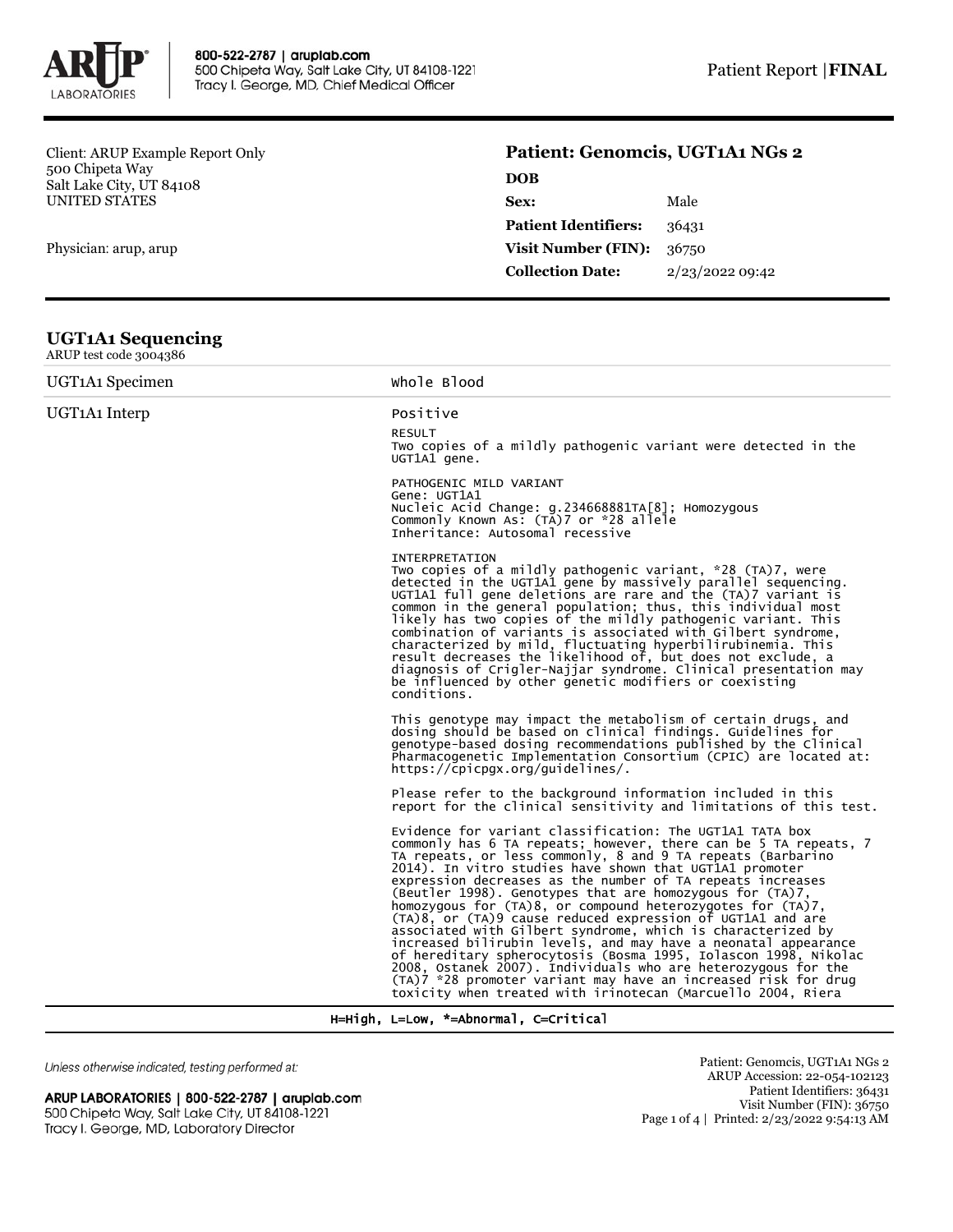

2018). Individuals who are homozygous for (TA)7 or compound heterozygous for more than 6 TA repeats may experience an increased incidence of atazanavir-associated hyperbilirubinemia (Gammal 2016). RECOMMENDATIONS

Medical management should rely on clinical findings and family history. Genetic consultation is recommended.

**COMMENTS** 

Reference Sequences: GenBank # NM\_000463 (UGT1A1), NC\_000002 (promoter) Unless otherwise specified, confirmation by Sanger sequencing

was not performed for variants with acceptable quality metrics. Likely benign and benign variants other than the (TA)nTAA promoter polymorphism are not reported.

REFERENCES Barbarino JM et al. PharmGKB summary: very important pharmacogene information for UGT1A1. Pharmacogenet Genomics. 2014 24:177-183. PMID: 24492252 Beutler E et al. Racial variability in the UDP-glucuronosyltransferase 1 (UGT1A1) promoter: a balanced<br>polymorphism for regulation of bilirubin metabolism? Proc Natl<br>Acad Sci U S A. 1998 95:8170-8174. PMID: 9653159<br>Bosma PJ et al. The genetic basis of the reduced bilirubin UDP-glucuronosyltransferase 1 in Gilbert's syndrome. N Engl J Med. 1995 333:1171-1175. PMID: 7565971 Gammal RS et al. Clinical Pharmacogenetics Implementation Consortium (CPIC) Guideline for UGT1A1 and Atazanavir Prescribing. Clin Pharmacol Ther. 2016 99:363-369. PMID: 26417955 Iolascon A et al. UGT1 promoter polymorphism accounts for increased neonatal appearance of hereditary spherocytosis. Blood. 1998 91:1093. PMID: 9446675 Marcuello E et al. UGT1A1 gene variations and irinotecan treatment in patients with metastatic colorectal cancer. Br J Cancer. 2004 91:678-682. PMID: 15280927<br>Nikolac N et al. Rare TA repeats in promoter TATA box of the UDP<br>glucuronosyltranferase (UGTIA1) gene in Croatian subjects. Clin<br>Chem Lab Med. 2008 46:174-178. PMID: 18324905<br>Ostan of a (TA)8 allele in Caucasians. Blood Cells Mol Dis. 2007<br>38:78-82. PMID: 17196409<br>Riera P et al. Relevance of CYP3A4\*20, UGT1A1\*37 and UGT1A1\*28<br>variants in irinotecan-induced severe toxicity. Br J Clin<br>Pharmacol. 2018 8 This result has been reviewed and approved by

BACKGROUND INFORMATION: UGT1A1 Sequencing

CHARACTERISTICS: UGT1A1 encodes the bilirubin uridine diphosphate glucuronosyl transferase 1A1 enzyme, which is responsible for the metabolism of drugs (e.g., irinotecan) and endogenous compounds (e.g., bilirubin). UGT1A1 deficiency is associated with inherited nonhemolytic unconjugated hyperbilirubinemia and a spectrum of phenotypes dependent on the level of residual enzyme activity. Crigler-Najjar syndrome type I results from absent enzyme activity and severe unconjugated hyperbilirubinemia causing jaundice and risk for kernicterus. Crigler-Najjar syndrome type II is associated with reduced hepatic enzyme activity, intermediate levels of hyperbilirubinemia, and low risk for kernicterus. Gilbert syndrome is clinically benign and associated with mild, fluctuating hyperbilirubinemia, which can be caused by impaired bilirubin glucuronidation. Pathogenic UGT1A1 variants are also associated with an increased risk for irinotecan toxicity (neutropenia and diarrhea) and bilirubin-related discontinuation of atazanavir.

H=High, L=Low, \*=Abnormal, C=Critical

Unless otherwise indicated, testing performed at:

ARUP LABORATORIES | 800-522-2787 | aruplab.com 500 Chipeta Way, Salt Lake City, UT 84108-1221 Tracy I. George, MD, Laboratory Director

Patient: Genomcis, UGT1A1 NGs 2 ARUP Accession: 22-054-102123 Patient Identifiers: 36431 Visit Number (FIN): 36750 Page 2 of 4 | Printed: 2/23/2022 9:54:13 AM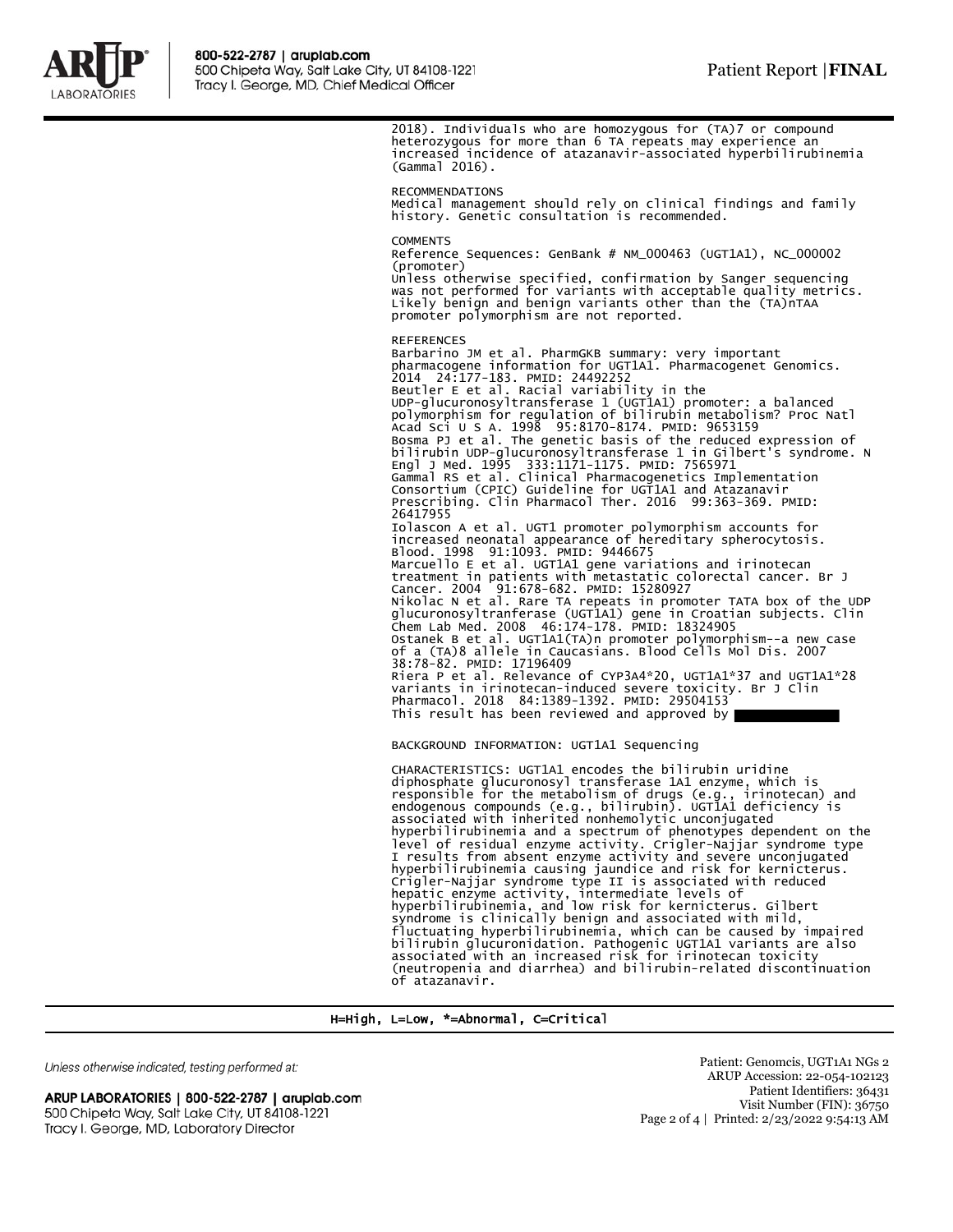

EPIDEMIOLOGY: Incidence of Crigler-Najjar syndrome is estimated<br>at 1 in 1 million newborns worldwide. Approximately 3-7 percent<br>of individuals in the U.S. have Gilbert syndrome.<br>Estimated risk of irinotecan toxicity by gen less than 5 percent. Extensive or normal metabolizer  $(*1/*1, *1/*36 *36/*36)$ : less than 5 percent. CAUSE: Two pathogenic UGT1A1 variants on opposite chromosomes. A variable number of TA repeats in the (TA)nTAA element of the UGT1A1 promoter affects transcription efficiency. The common number of repeats is six (TA)6, \*1 allele, while seven repeats (TA)7, \*28 allele is associated with reduced transcription activity. INHERITANCE: Autosomal recessive for Crigler-Najjar and Gilbert syndromes. CLINICAL SENSITIVITY: Unknown for Crigler-Najjar and Gilbert syndromes. GENE TESTED: UGT1A1 (NM\_000463), promoter (NC\_000002) Deletion/duplication analysis is not available for this gene. METHODOLOGY: Capture of all coding exons and exon-intron<br>junctions of the UGT1A1 gene, including the (TA)nTAA promoter<br>region, followed by massively parallel sequencing. Sanger<br>sequencing was performed as necessary to fill coverage and confirm reported variants. ANALYTICAL SENSITIVITY/SPECIFICITY: The analytical sensitivity of this test is approximately 99 percent for single nucleotide variants (SNVs) and greater than 93 percent for insertions/duplications/deletions from 1-10 base pairs in size. Variants greater than 10 base pairs may be detected, but the analytical sensitivity may be reduced. LIMITATIONS: A negative result does not exclude Crigler-Najjar or Gilbert syndromes. Other genetic factors and nongenetic factors may contribute to irinotecan toxicity and efficacy. This test only detects variants within the coding regions, intron-exon boundaries, and promoter region of the UGT1A1 gene. Regulatory region variants other than the (TA)nTAA promoter region, and deep intronic variants will not be identified. Deletions/duplications/insertions of any size may not be<br>detected by massively parallel sequencing. Diagnostic errors can<br>occur due to rare sequence variations. In some cases, variants<br>may not be identified due to technica associated with disease. Interpretation of this test result may<br>be impacted if this patient has had an allogeneic stem cell<br>transplant. Noncoding transcripts were not analyzed. Variants of<br>uncertain clinical significance w This test was developed and its performance characteristics<br>determined by ARUP Laboratories. It has not been cleared or<br>approved by the US Food and Drug Administration. This test was<br>performed in a CLIA certified laborator clinical purposes.

H=High, L=Low, \*=Abnormal, C=Critical

Unless otherwise indicated, testing performed at:

ARUP LABORATORIES | 800-522-2787 | aruplab.com 500 Chipeta Way, Salt Lake City, UT 84108-1221 Tracy I. George, MD, Laboratory Director

Patient: Genomcis, UGT1A1 NGs 2 ARUP Accession: 22-054-102123 Patient Identifiers: 36431 Visit Number (FIN): 36750 Page 3 of 4 | Printed: 2/23/2022 9:54:13 AM